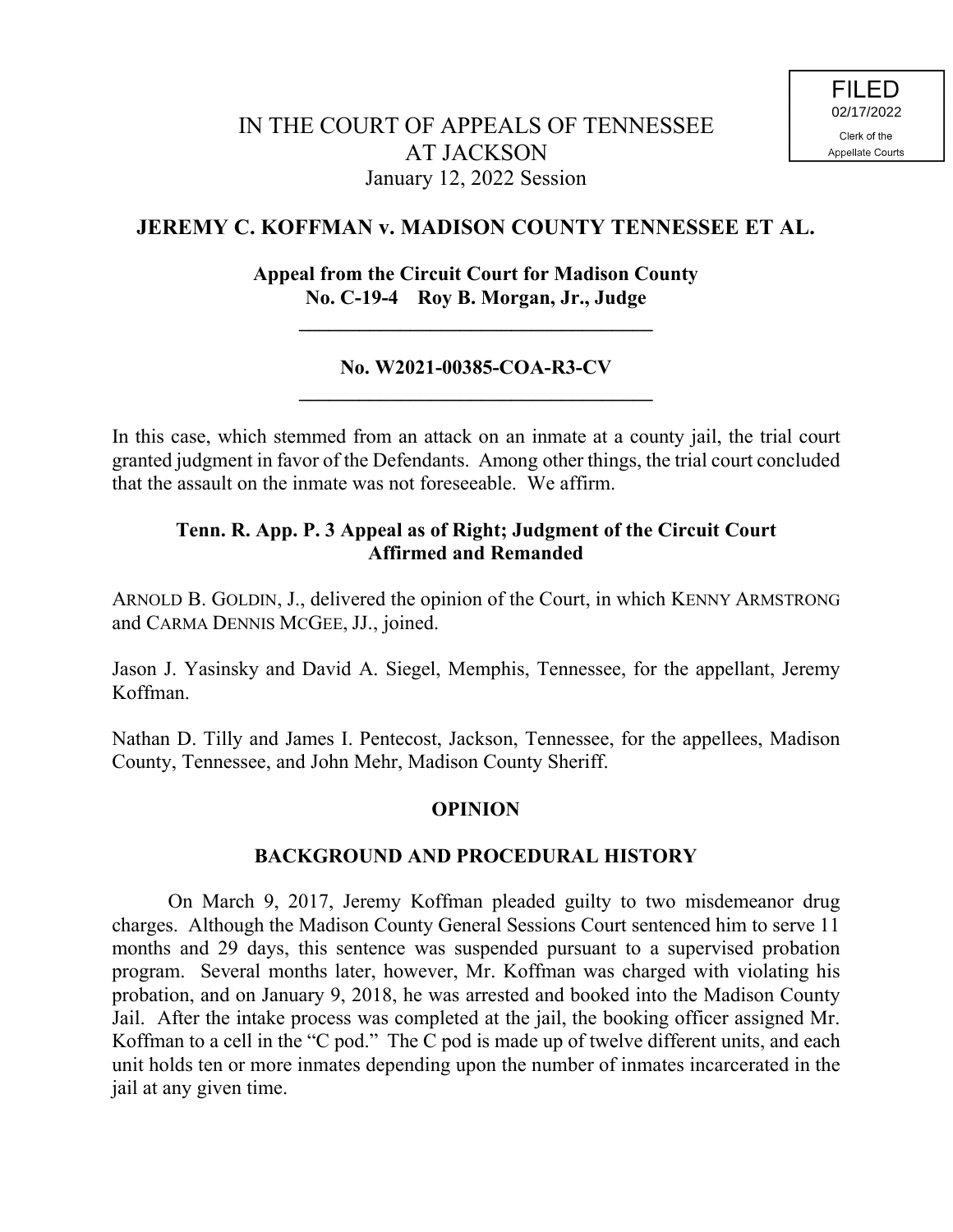Officers Laci Lott and Kevin Rogers were assigned to the jail's C pod on the date of Mr. Koffman's booking. Sometime shortly after 9:00 p.m. on that date, Officer Lott observed an inmate in Unit 104 waving a towel at the camera in the unit via a video monitor. As soon as Officer Lott observed this, she spoke to the inmate in Unit 104 through the intercom system. The inmate informed her that Mr. Koffman had been assaulted in Unit 106. Upon being informed of the assault, Officer Lott immediately radioed for a sergeant to go with her and Officer Rogers into Unit 106. The sergeant, Officer Lott, and Officer Rogers subsequently entered Unit 106, at which time no assault was still ongoing. According to an affidavit attested to by Officer Lott, they found Mr. Koffman "lying in the corner of the door with his face covered with a towel." They immediately escorted Mr. Koffman to be seen by the jail nurse, and he was subsequently transported to the hospital for treatment.

The present lawsuit was commenced approximately a year later when Mr. Koffman filed a complaint in Circuit Court to recover for injuries he sustained in the January 9, 2018 assault. According to Mr. Koffman, several inmates had attacked him in the assault, resulting in a variety of injuries and physical and mental pain. The named Defendants, Madison County, Tennessee and Madison County Sheriff John Mehr ("the Defendants"), ultimately moved for summary judgment after certain discovery was conducted, arguing, among other things, that Mr. Koffman could not prove that the assault was foreseeable. The trial court agreed with the Defendants on this issue and granted them summary judgment. The trial court additionally held that the Defendants retained immunity to the extent that Mr. Koffman was attempting to place liability for jail classification and housing policies and procedures. Mr. Koffman thereafter appealed to this Court.

#### **DISCUSSION**

 In his brief on appeal, the sole issue Mr. Koffman raises is "[w]hether the trial court erred in granting summary judgment to Defendants/Appellees." Because resolving a motion for summary judgment is a question of law, we review the trial court's disposition on the issue de novo without a presumption of correctness. *Martin v. Norfolk S. Ry.*, 271 S.W.3d 76, 84 (Tenn. 2008). A motion for summary judgment may be granted only if "the pleadings, depositions, answers to interrogatories, and admissions on file, together with the affidavits, if any, show that there is no genuine issue as to any material fact and that the moving party is entitled to a judgment as a matter of law." Tenn. R. Civ. P. 56.04. "The moving party has the ultimate burden of persuading the court that there are no genuine issues of material fact and that the moving party is entitled to judgment as a matter of law." *Martin*, 271 S.W.3d at 83. When the moving party does not bear the burden of proof at trial, "the moving party may satisfy its burden of production either (1) by affirmatively negating an essential element of the nonmoving party's claim or (2) by demonstrating that the nonmoving party's evidence *at the summary judgment stage* is insufficient to establish the nonmoving party's claim or defense." *Rye v. Women's Care Ctr. of Memphis, MPLLC,* 477 S.W.3d 235, 264 (Tenn. 2015).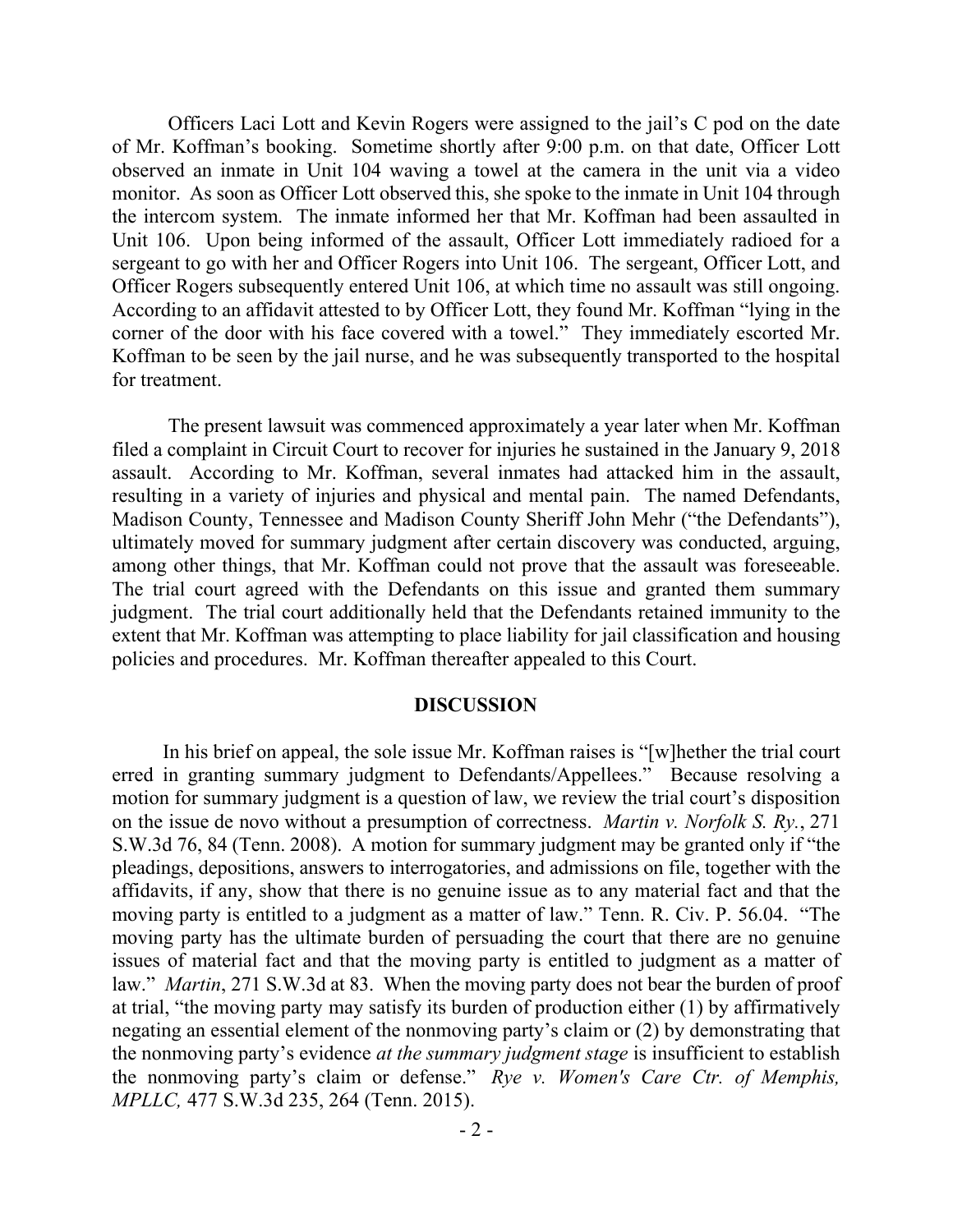In beginning our substantive discussion of this case, it should initially be noted that, although jails can certainly be dangerous places, "penal institutions are not insurers of an inmate's safety." *Harvey v. Dickson Cty.*, No. M2007-01793-COA-R3-CV, 2008 WL 2165958, at \*2 (Tenn. Ct. App. May 21, 2008). "The general rule is that the penal institutions merely have a duty to use reasonable and ordinary care to prevent *foreseeable* attacks on inmates by other inmates." *Id.* (emphasis added).This, of course, begs the question: when is an attack foreseeable? In answering this question, we are necessarily guided by the Tennessee Supreme Court's instruction in *King v. Anderson County*, 419 S.W.3d 232 (Tenn. 2013). As the Supreme Court noted in *King*, Tennessee courts have frequently stated that a penal institution must have had "prior notice of an attack." *Id.* at 248. The *King* court further explained that, for purposes of assessing the penal institution's liability, this prior notice can be actual or constructive:

Such notice may arise from knowledge of specific threats to a specific inmate or group of inmates from another individual or group of individuals, or an inmate's prior institutional history of violent—including self-destructive or suicidal—behavior, or any other specific information or conditions that would provide prison officials with actual or constructive notice of foreseeable harm to specific individuals or groups of persons. As the Supreme Court of Nevada has held more recently, "[h]arm is foreseeable when prison officials actually know that an inmate is at risk, that the attacking inmate is dangerous, or when prison officials otherwise have reason to anticipate the attack." *Butler ex. rel Biller,* 168 P.3d at 1058; *see also Cooney,* 535 N.W.2d 609, 612; *Sanchez,* 754 N.Y.S.2d 621, 784 N.E.2d at 685 (Graffeo, J., dissenting) (foreseeability defined by actual and constructive notice, including but not limited to knowledge that the victim was at risk of assault, the assailant was known to be dangerous, the State was aware of an attack but failed to intervene, prior attacks occurred regularly in a certain location in a facility, or the State received threats or was aware or should have been aware of unrest prior to a specific event that culminated in violence); *Harrison,* 90 Ohio Misc.2d at 40, 695 N.E.2d 1248 (holding no liability for negligence exists in a prison setting where there is no "adequate notice" of an impending assault, including "notice of an imminent threat of harm" to specific individuals). *But see Sanchez,* 754 N.Y.S.2d 621, 784 N.E.2d at 679–80 (holding that constructive notice includes what the State "should have known—for example, from its knowledge of risks to a class of inmates based on the institution's expertise or prior experience, or from its own policies and practices designed to address such risks").

*Id.* at 249.

In detailing several past decisions of this Court illustrating the "prior notice" rule, the *King* court outlined as follows: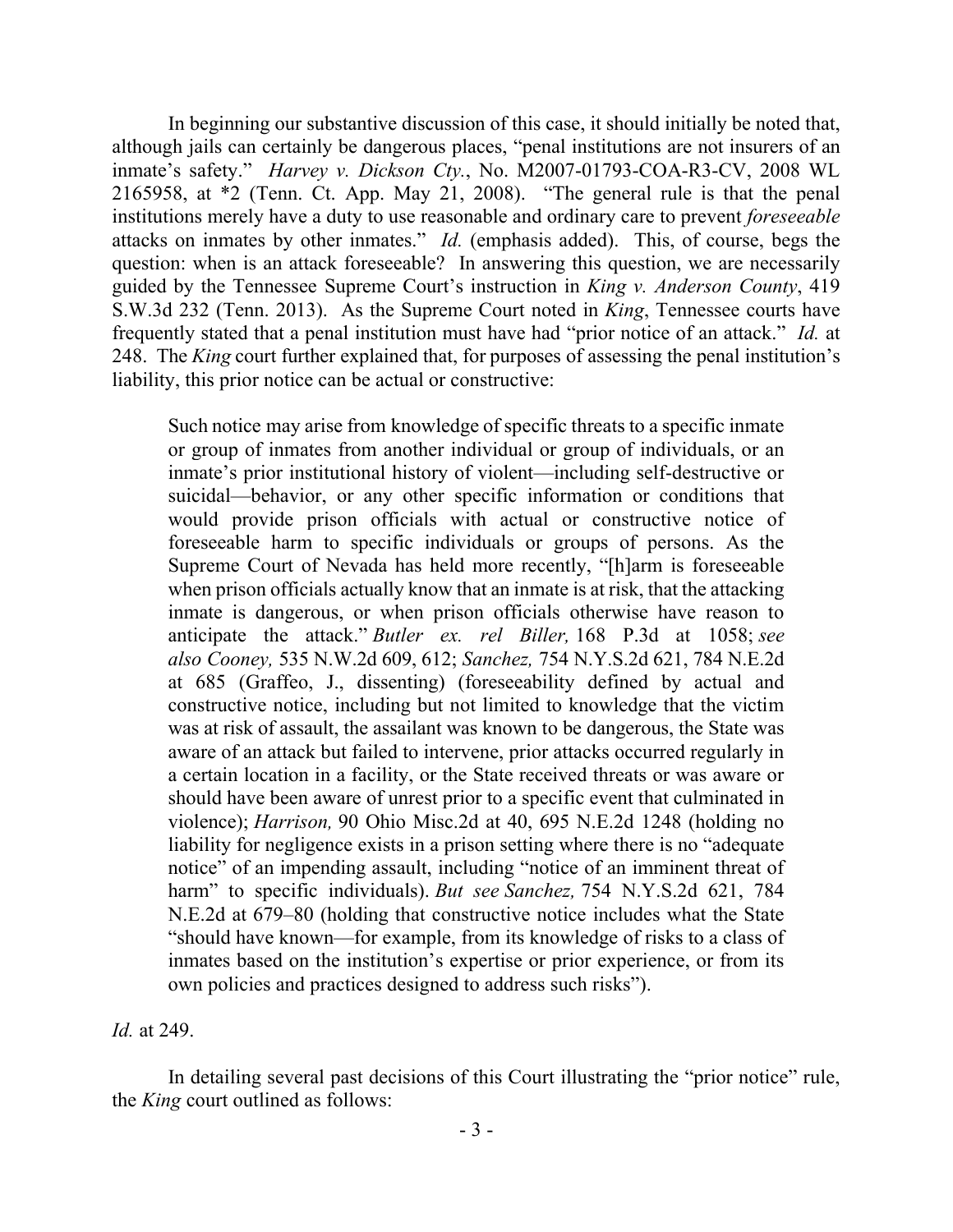In *Gillespie*, for example, the Court of Appeals found that the government was not liable because it could not foresee an attack where an inmate gave only "vague and unspecified" reasons for avoiding a fellow inmate who teased him; he made no request to be moved away from that inmate, and the other inmate had no institutional history of violent behavior. *Gillespie*, 1992 WL 9441, at \* 1, \*3. In *Harvey*, the intermediate court found that no attack was foreseeable where the inmate-plaintiff had been incarcerated for twentythree days prior to the assault without incident, had not previously considered his assailant to be a threat to his safety, had never told anyone that he felt threatened by his attacker, and the attacker had no institutional history of violence. *Harvey,* 2008 WL 2165958, at \*4. Similarly, in *Kinningham*, the State was not liable where the inmate-plaintiff had been on friendly terms with his attacker and did not expect the sudden attack. *Kinningham*, 2001 WL 1089501, at \*3. In *Hanks*, where the plaintiff was housed in a facility containing only minimum custody level inmates, the state could not have been on notice of any threat of harm where the plaintiff and his attacker had had verbal disagreements but never physical altercations, the plaintiff never complained about his attacker to prison officials or sought protective custody, and the assailant had no record of institutional violence. *Hanks*, 1999 WL 454459, at \*1, \*4.

#### *Id.* at 249-50.

Here, it is undisputed that Mr. Koffman provided no information to the booking officer indicating that he believed there were "incompatible" inmates in the jail. Likewise, it is undisputed that he provided no information at that time indicating that he believed he was in fear for his safety. Further, it is undisputed that neither Mr. Koffman nor any other inmate informed Officers Lott or Rogers that Mr. Koffman was being threatened or was in danger. Moreover, at no time did Mr. Koffman ever request that any Madison County officer place him in protective custody.

In an attempt to establish the foreseeability of his attack, Mr. Koffman points to evidence pertaining to Sadarius Reeves, one of the several inmates he contends was involved in the assault at issue in this case. Namely, Mr. Koffman notes that Mr. Reeves' booking report contains a notation stating that he "TAKES OTHER INMATES['] TRAYS AND BULLIES THEM." Although Mr. Koffman relies on this notation as evidence establishing the foreseeability of his assault, we respectfully disagree with his assessment. While a penal institution's prior notice of an attack can no doubt be either actual or constructive as previously noted, this governing standard pertains to a foreseeable *probability* of an injury, not simply a remote possibility. *See id.* at 248. Here, the trial court appropriately recognized that the notation in the booking report for Mr. Reeves "is not enough to place Defendants on either actual or constructive notice that he would assault Plaintiff." Indeed, the booking report notation in no way establishes that Mr. Reeves ever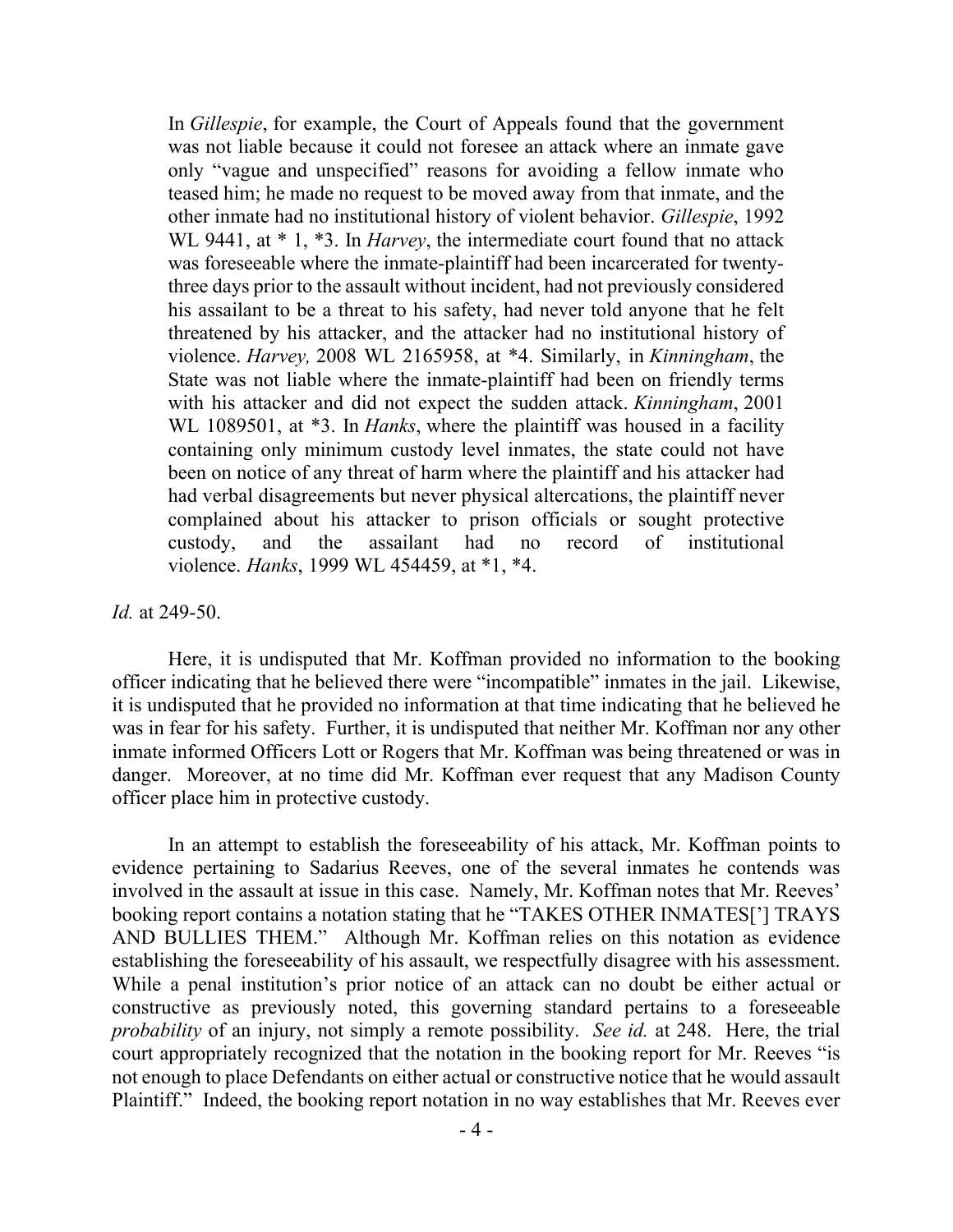engaged in physical violence against another inmate, or even threatened it. To the extent that Mr. Koffman appears to surmise that the reference to Mr. Reeves as one who "bullies" somehow necessarily connotes past physical violence, he is misguided. According to Merriam-Webster, to "bully" someone is "to treat [them] in a cruel, insulting, threatening, or aggressive fashion." Merriam-Webster Dictionary Online, https://www.merriamwebster.com/dictionary/bully (last visited Feb. 5, 2022); *see also* Webster's Ninth New Collegiate Dictionary 187 (1989) (simply defining the verb bully as "to treat abusively"). Thus, the mere identification of a "bully" does not actually establish that such a person has a propensity to engage in physical violence against another. *See, e.g.*, *Smith v. CSX Transp., Inc.*, No. 10AP-588, 2011 WL 1049187, at \*6 (Ohio Ct. App. Mar. 24, 2011) ("Based upon the testimonies of Chadwick Wayne Horsely, Louis Bouvier, and appellant, we believe that it was not reasonably foreseeable to appellee that Castle would physically assault appellant on June 20, 2005. Castle, known throughout the gang as a loud-mouth bully, never physically assaulted a co-worker prior to the incident with appellant."); *State v. VonStein*, No. CA2020-11-111, 2021 WL 3854851, at \*3 (Ohio Ct. App. Aug. 30, 2021) (Piper, J., concurring) (noting that "bullies tend to intimidate, humiliate, or embarrass others, rarely engaging in serious physical harm"). In addition to the fact that the evidence relied upon by Mr. Koffman in no way establishes that Mr. Reeves ever engaged in past physical assaults on other inmates, Mr. Koffman did not adduce evidence showing that *any* of the inmates involved in his attack had shown a propensity to engage in a physical assault. If Mr. Reeves or any of the other inmates ever had previously been involved in physical altercations in the jail, Mr. Koffman failed to develop that point.

To summarize, Mr. Reeves' booking report simply did not provide notice to the Defendants that Mr. Koffman was likely to be a victim of an assault by Mr. Reeves. Indeed, as the Defendants argue in their brief, it "does not identify Reeves as violent, nor does it provide any information that Reeves had ever assaulted or otherwise hurt another detainee."

In view of the above discussion, we fail to find any error in the trial court's determination that this attack was not foreseeable. As we have noted, it is undisputed, among other things, that Mr. Koffman never provided any information to the booking officer that he feared for his safety and also never requested that he be placed in protective custody. Moreover, as far as the Defendants' knowledge is otherwise concerned, there is no evidence establishing that any of the inmates involved in the attack had histories of institutional physical violence. It is unfortunate that an attack occurred, but the Defendants of course cannot be held liable based on this fact alone. As it is, there is simply an absence of evidence here that would establish that there was any notice of foreseeable harm to Mr. Koffman, and the Defendants appropriately moved for judgment in their favor in light of the insufficiency of the evidence existing on the foreseeability issue. Finding no error, therefore, in the trial court's conclusion as to foreseeability, we hereby affirm its judgment